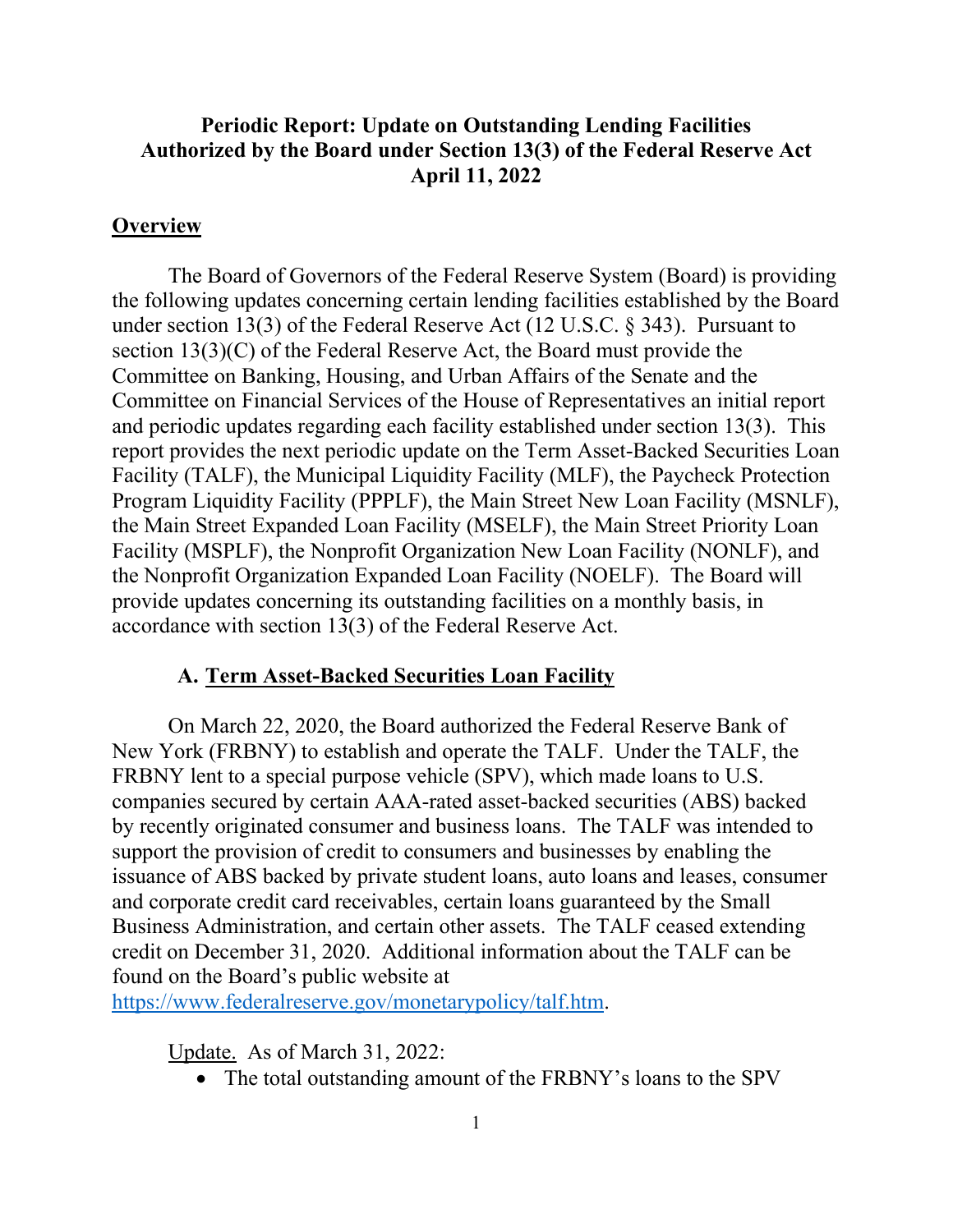under the TALF was \$1,311,295,666.<sup>1</sup>

- The total outstanding amount of loans made by the SPV to eligible borrowers was \$1,263,698,212.
- The total value of the collateral pledged to secure the FRBNY's loans to the SPV was \$2,716,106,373.<sup>2</sup>
- The total value of the collateral pledged to secure the SPV's loans to eligible borrowers was \$1,466,616,880. 3
- The total amount of interest, fees, and other revenue received by the SPV with respect to the TALF, reported on an accrual basis, was \$47,835,680.
- The total amount of interest, fees, and other revenue or items of value received by the FRBNY, reported on an accrual basis, was \$4,442,270.
- As described in the Board's initial report to Congress regarding the TALF, the TALF includes features that are intended to mitigate risk to the Federal Reserve. The Board continues to expect that the TALF will not result in losses to the Federal Reserve.

Additional transaction-specific disclosures regarding the TALF may be found in the attached spreadsheet (Spreadsheet A).4

# **B. Municipal Liquidity Facility**

On April 8, 2020, the Board authorized the establishment of the MLF. The MLF was intended to support lending to state, city, and county governments, certain multistate entities, and other issuers of municipal securities. The Board authorized the FRBNY to operate the MLF. The MLF ceased purchasing eligible notes on December 31, 2020. Additional information about the MLF can be found on the Board's public website at

https://www.federalreserve.gov/monetarypolicy/muni.htm.

<sup>&</sup>lt;sup>1</sup> Loans were extended to the SPV by the FRBNY on the loan closing date.

 $2$  Includes \$1.4 billion equity investment from the Department of the Treasury and interest earned thereon.

 $3$  Reflects the estimated market value of the collateral, based on information from third-party vendors.

<sup>&</sup>lt;sup>4</sup> Transaction-specific disclosures regarding the TALF include the material investors identified to the Board by TALF agents on or before the as-of date. This information may be updated in future reports should the Board receive revised material investor information.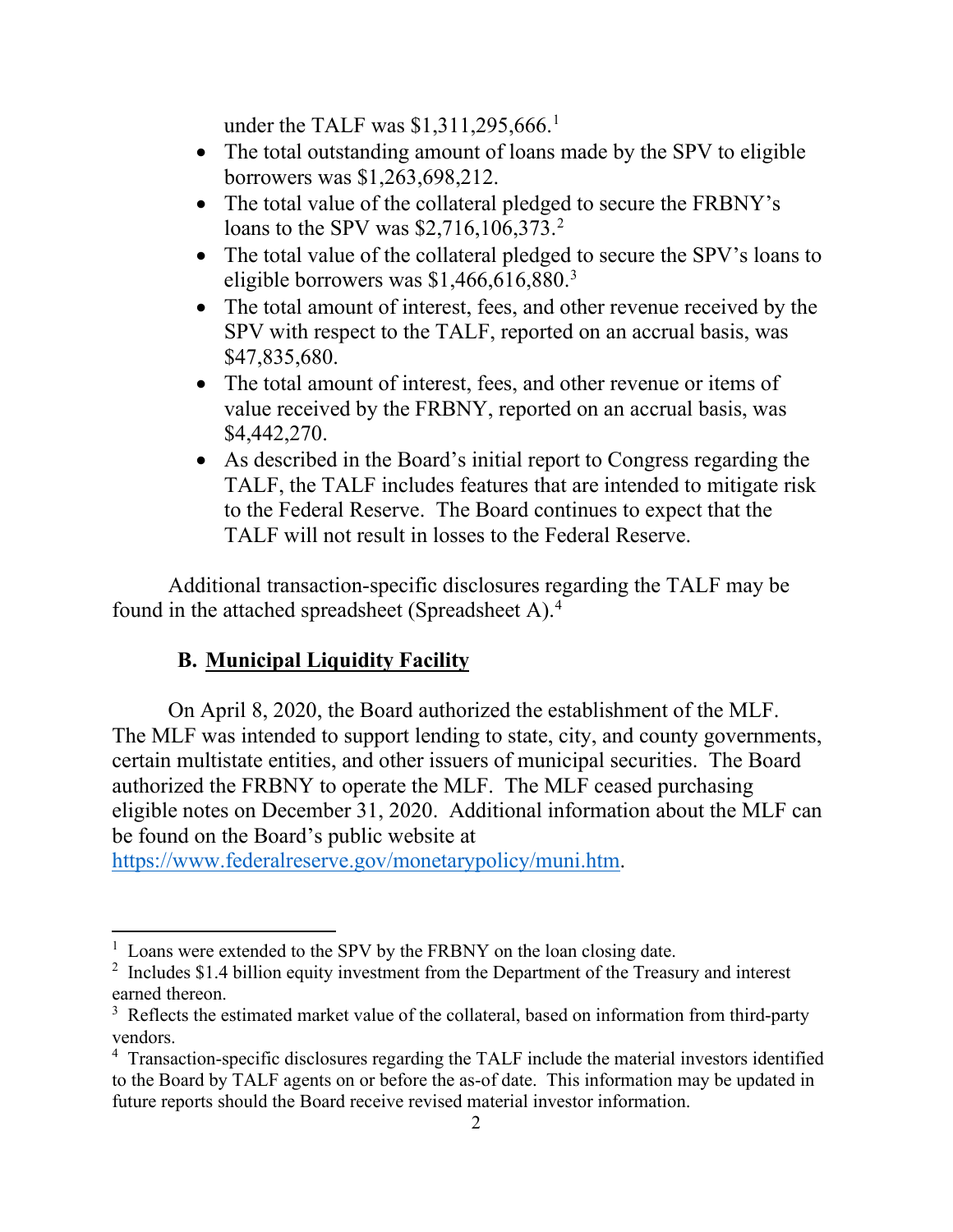Update. As of March 31, 2022:

- The total outstanding amount of the FRBNY's loans to the SPV was \$2,907,280,000. 5
- The total outstanding amount of the notes held by the SPV was \$2,907,280,000.
- The total value of the collateral pledged to secure the FRBNY's loans to the SPV was \$7,287,099,455.<sup>6</sup>
- The total amount of interest, fees, and other revenue received by the SPV with respect to the MLF, reported on an accrual basis, was \$165,733,834.
- The total amount of interest, fees, and other revenue or items of value received by the FRBNY, reported on an accrual basis, was \$7,068,925.
- As described in the Board's initial report to Congress regarding the MLF, the MLF includes features that are intended to mitigate risk to the Federal Reserve. The Board continues to expect that the MLF will not result in losses to the Federal Reserve.

Additional transaction-specific disclosures regarding the MLF may be found in the attached spreadsheet (Spreadsheet B).

# **C. Paycheck Protection Program Liquidity Facility**

On April 8, 2020, the Board authorized each of the 12 Federal Reserve Banks to establish and operate the PPPLF. The PPPLF offered a source of liquidity to financial institution lenders that lend to small businesses through the Small Business Administration's Paycheck Protection Program. The PPPLF ceased extending credit on July 30, 2021. Additional information about the PPPLF can be found on the Board's public website at https://www.federalreserve.gov/monetarypolicy/ppplf.htm.

Update. As of March 31, 2022:

- The total outstanding amount of all advances under the PPPLF was \$23,517,830,269.
- The total value of the collateral pledged to secure outstanding

<sup>&</sup>lt;sup>5</sup> Loans were extended to the SPV by the FRBNY on the basis of settled note purchase transactions.

<sup>&</sup>lt;sup>6</sup> Includes \$4.2 billion equity investment from the Department of the Treasury and interest earned thereon.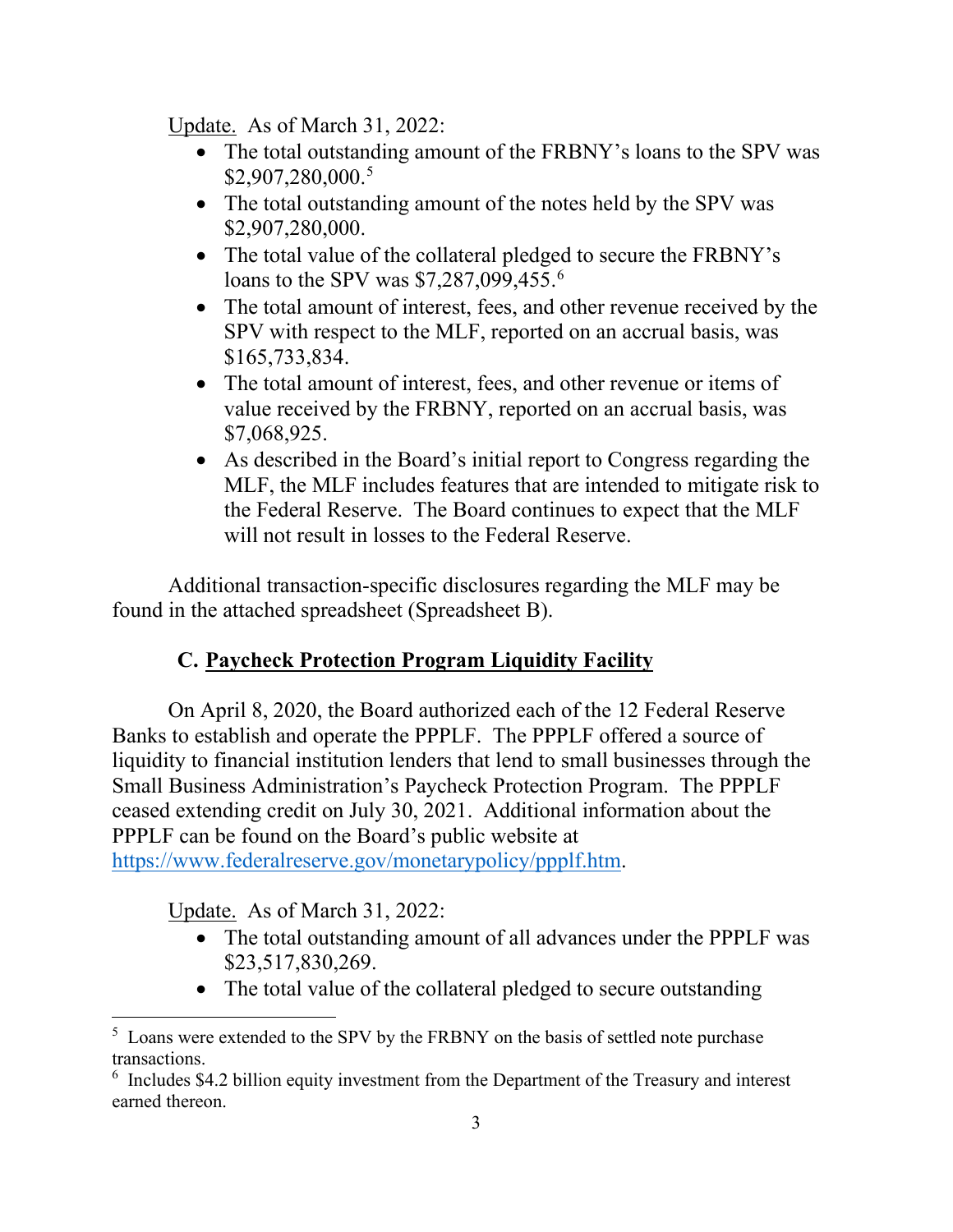advances was \$23,517,830,269.

- The amount of interest, fees, and other revenue or items of value received under the facility, reported on an accrual basis, was \$387,918,180.
- As described in the Board's initial report to Congress regarding the PPPLF, the PPPLF includes features that are intended to mitigate risk to the Federal Reserve. The Board continues to expect that the PPPLF will not result in losses to the Federal Reserve.

Additional transaction-specific disclosures regarding the PPPLF may be found in the attached spreadsheet (Spreadsheet C).

## **D. Main Street Lending Program**

The Board authorized a Main Street Lending Program (MSLP) to support lending to small and medium-sized businesses and nonprofit organizations that were in sound financial condition before the onset of the COVID-19 pandemic. The MSLP includes five facilities: the MSNLF, MSELF, MSPLF, NONLF, and NOELF. The Federal Reserve Bank of Boston (FRBB) established one SPV to manage and operate all five facilities. The MSLP ceased purchasing participations in eligible loans on January 8, 2021.

This periodic update provides aggregate information about the MSLP. Additional information about the MSLP can be found on the Board's public website at https://www.federalreserve.gov/monetarypolicy/mainstreetlending.htm.

Update. As of March 31, 2022:

- The total outstanding amount of the FRBB's loans to the SPV under the MSLP was \$14,563,342,254. 7
- The total value of the collateral pledged to secure the FRBB's loans to the SPV was \$28,868,722,237.<sup>8</sup>

 $7$  Loans were extended to the SPV by the FRBB on the basis of settled transactions.

<sup>&</sup>lt;sup>8</sup> Includes the principal amount outstanding of participations, net of allowance, purchased under the MSNLF in the amount of \$1,715,366,519; purchased under the MSELF in the amount of \$1,270,281,010; purchased under the MSPLF in the amount of \$9,665,996,946; and purchased under the NONLF in the amount of \$15,705,429. No participations were purchased under the NOELF. Also includes equity investment from the Department of the Treasury and related reinvestment earnings of \$15,698,805,108; cash and cash equivalents of \$457,555,517; and interest and other receivables of \$45,011,708. The total collateral value reflects the inclusion of